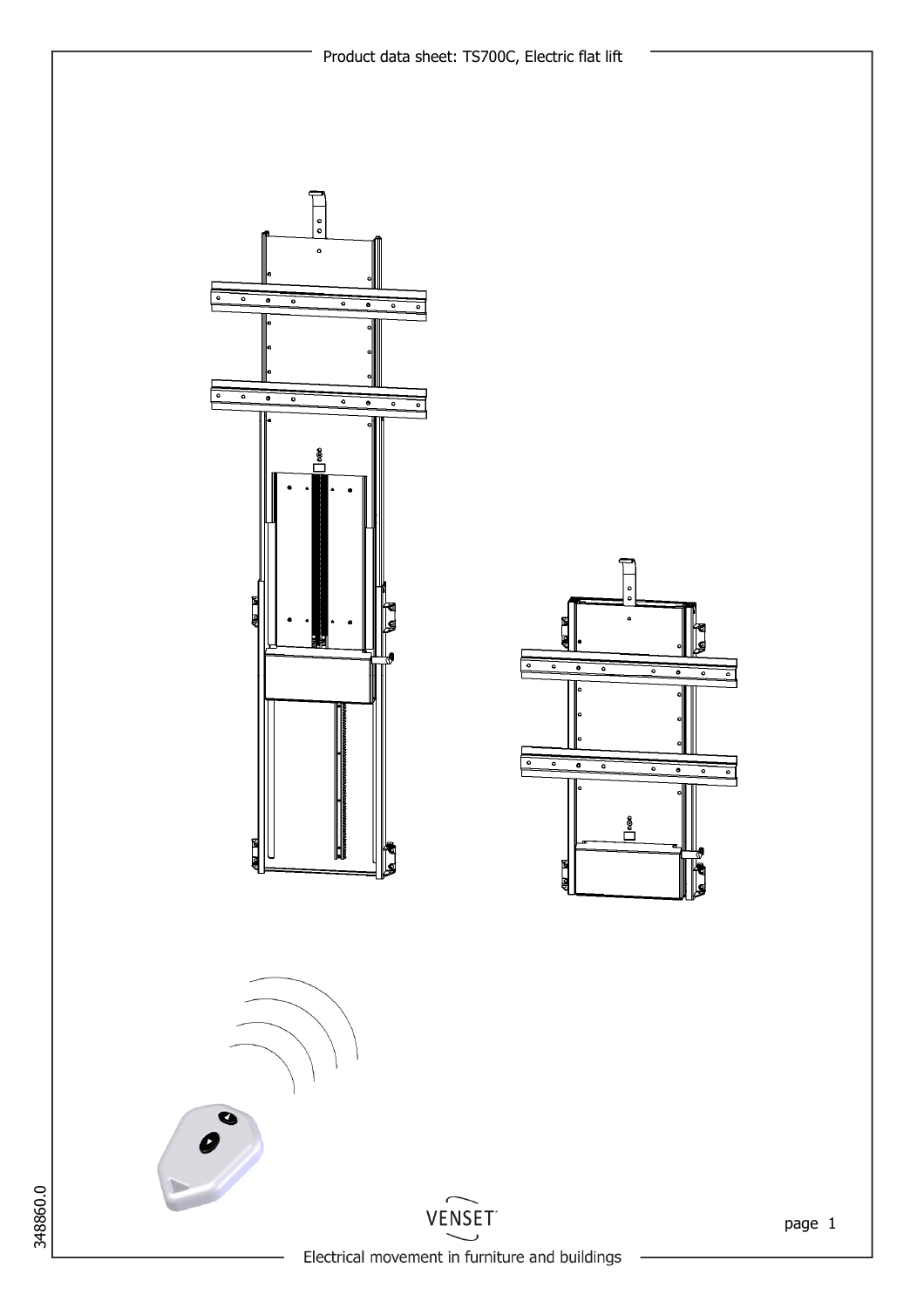### Table of contents

| Article numbers   | page 3 |  |
|-------------------|--------|--|
| Packing details   | page 4 |  |
| Bill of materials | page 5 |  |
| Assembly and use  | page 6 |  |
| Dimensions        | page 7 |  |
| Specifications    | page 8 |  |
| Safety & test     | page 9 |  |

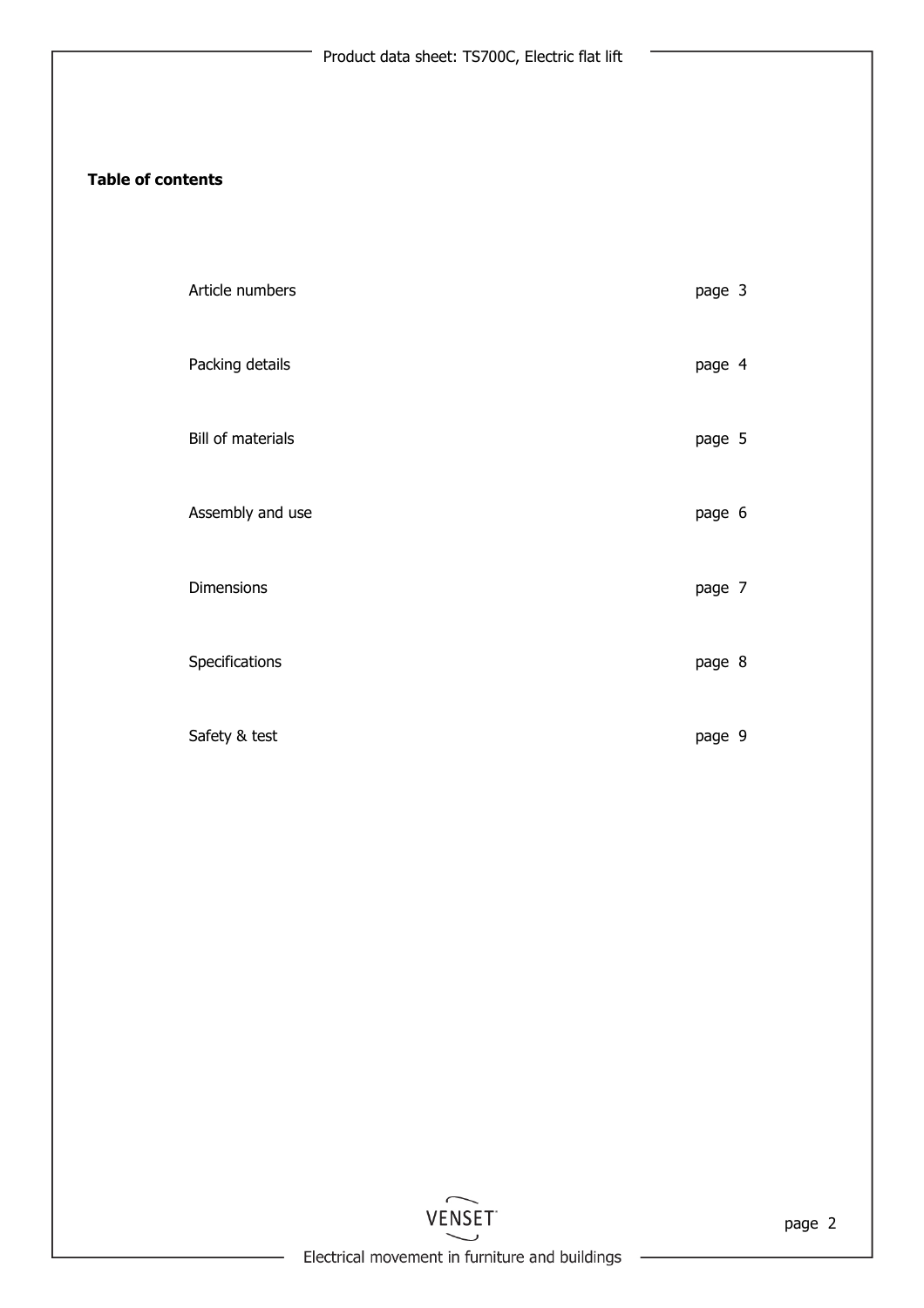## Article numbers

| Article number | <b>EAN</b> code |
|----------------|-----------------|
| TS700C 7BXX1   | 5 708499 144841 |
| TS700C 8BXX1   | 5 708499 144858 |

### Ordering example



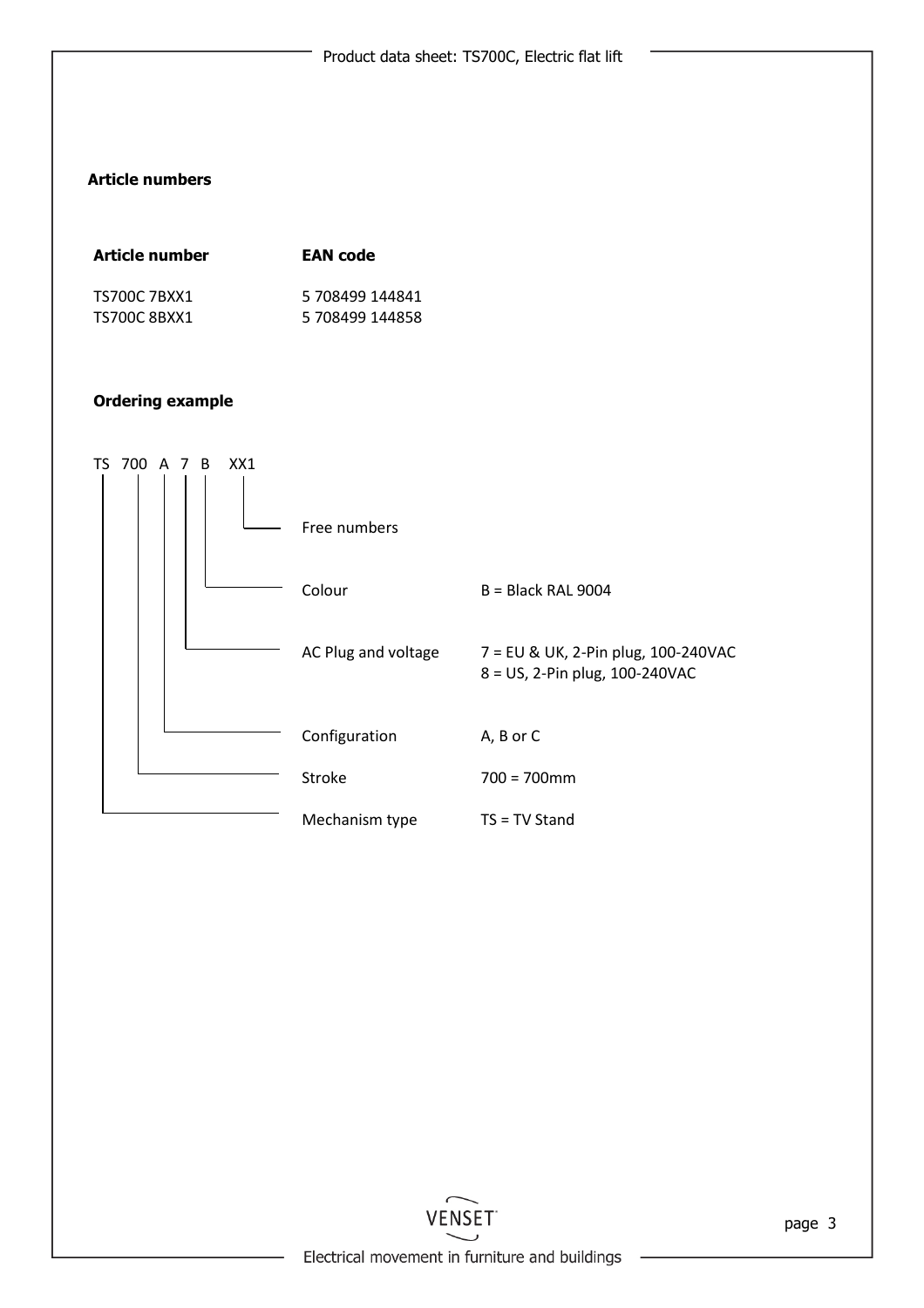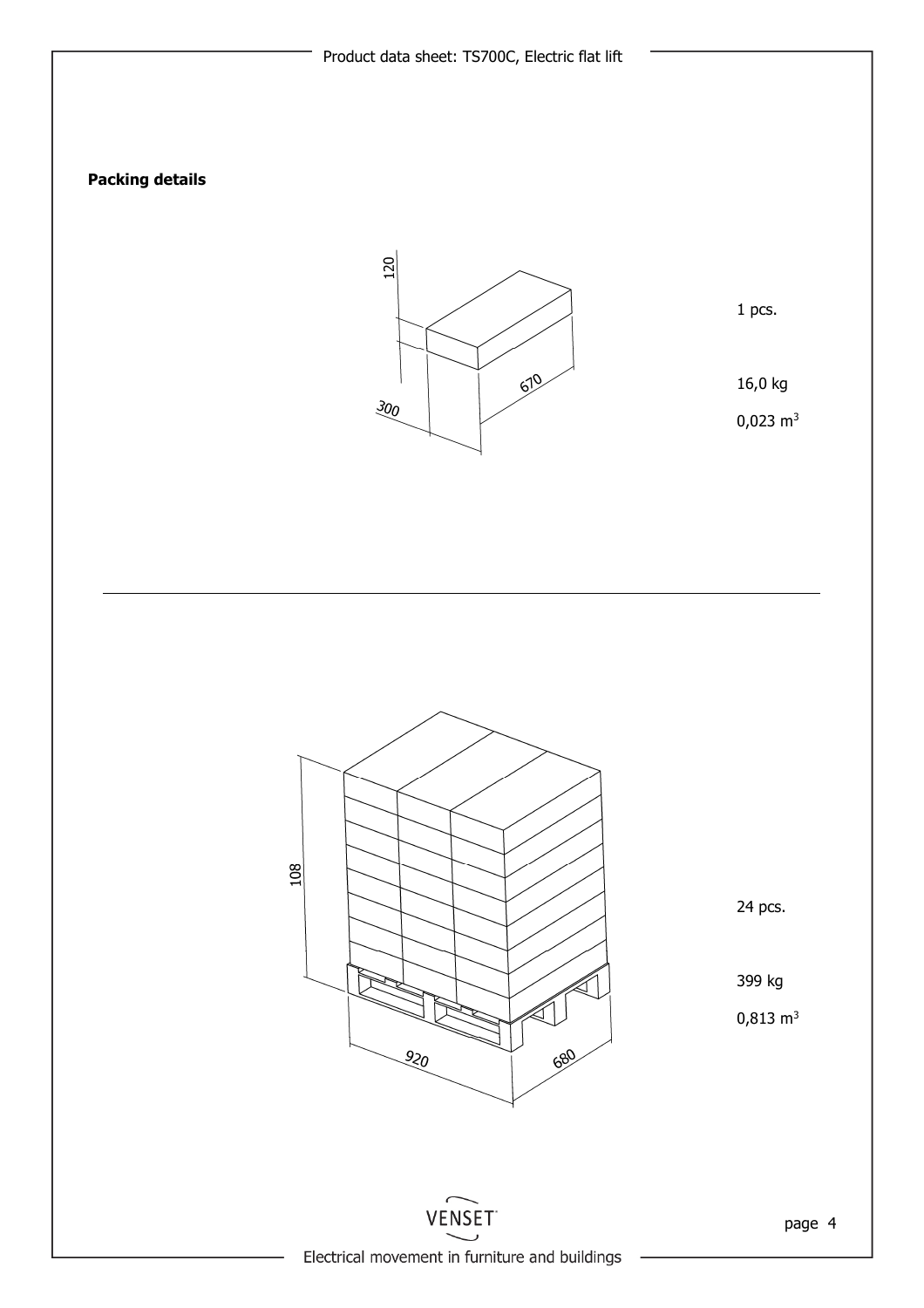

|    | 323870 | Cardboard box,                    |
|----|--------|-----------------------------------|
|    | 144920 | TS700C assembly                   |
|    | 114890 | C - Power and acc. box packed, EU |
|    | 323880 | PS block                          |
|    | 313710 | Cardboard block                   |
|    | 316960 | ID label                          |
|    | 317920 | Serial no. label                  |
| 10 | 117300 | Screen arm assembly               |
|    |        |                                   |

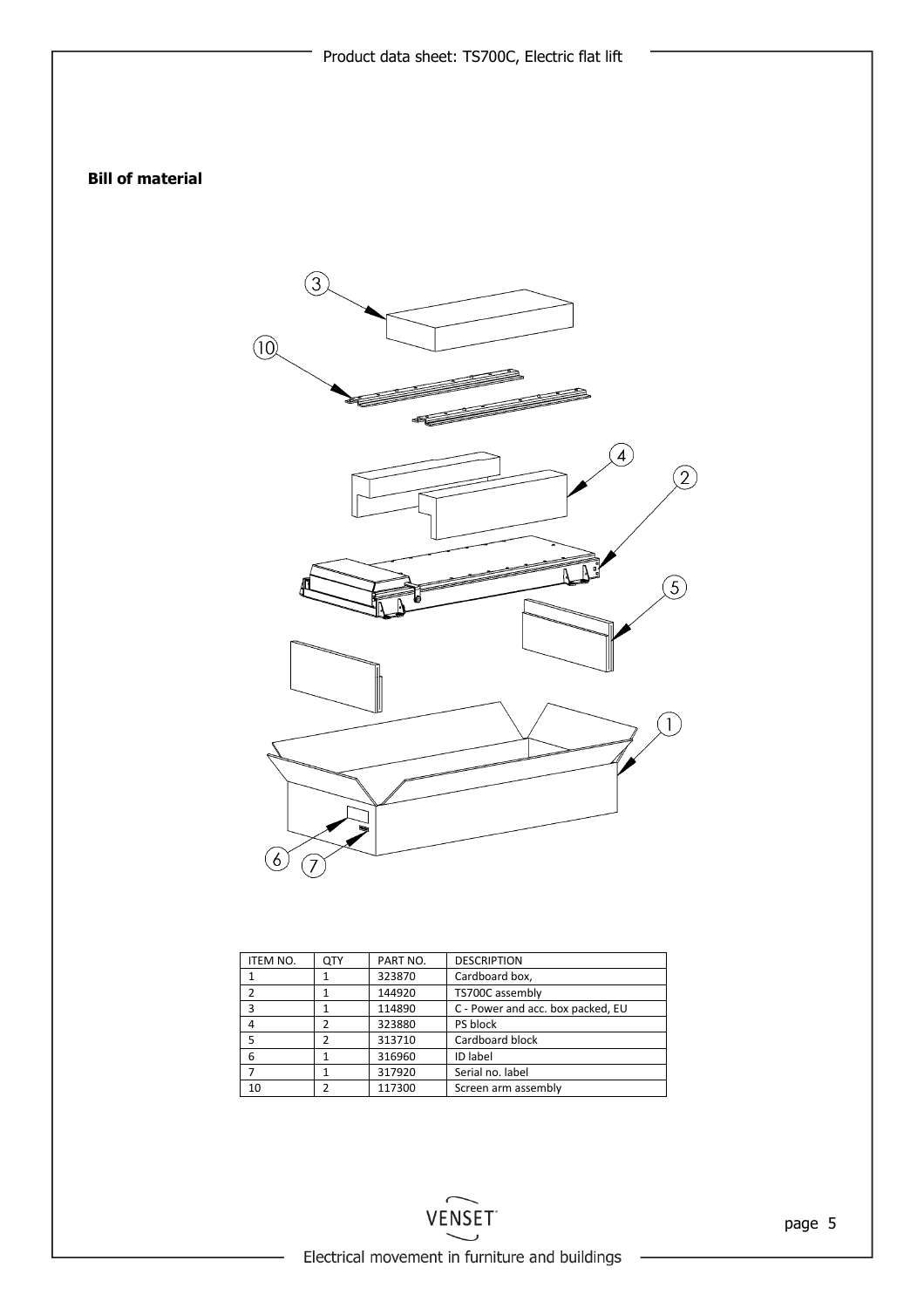#### Assembly and use

The electrical components should be connected after mounting the lift. All wires have DC jacks or multi plugs and since using different types only the correct connection can be made.

All products come with an instruction manual.



The mechanism can now be operated up and down using the supplied remote unit. Push " $\triangle$ " and the lift will expand. Pushing " $\sqrt{7}$ " and the lift will contract.

Anti squeeze – auto reverse function: If the product hits an item on its way down, it will reverse a bit in up going direction. The pressure given before reversing is equal to the weight of the TV that is mounted.





page 6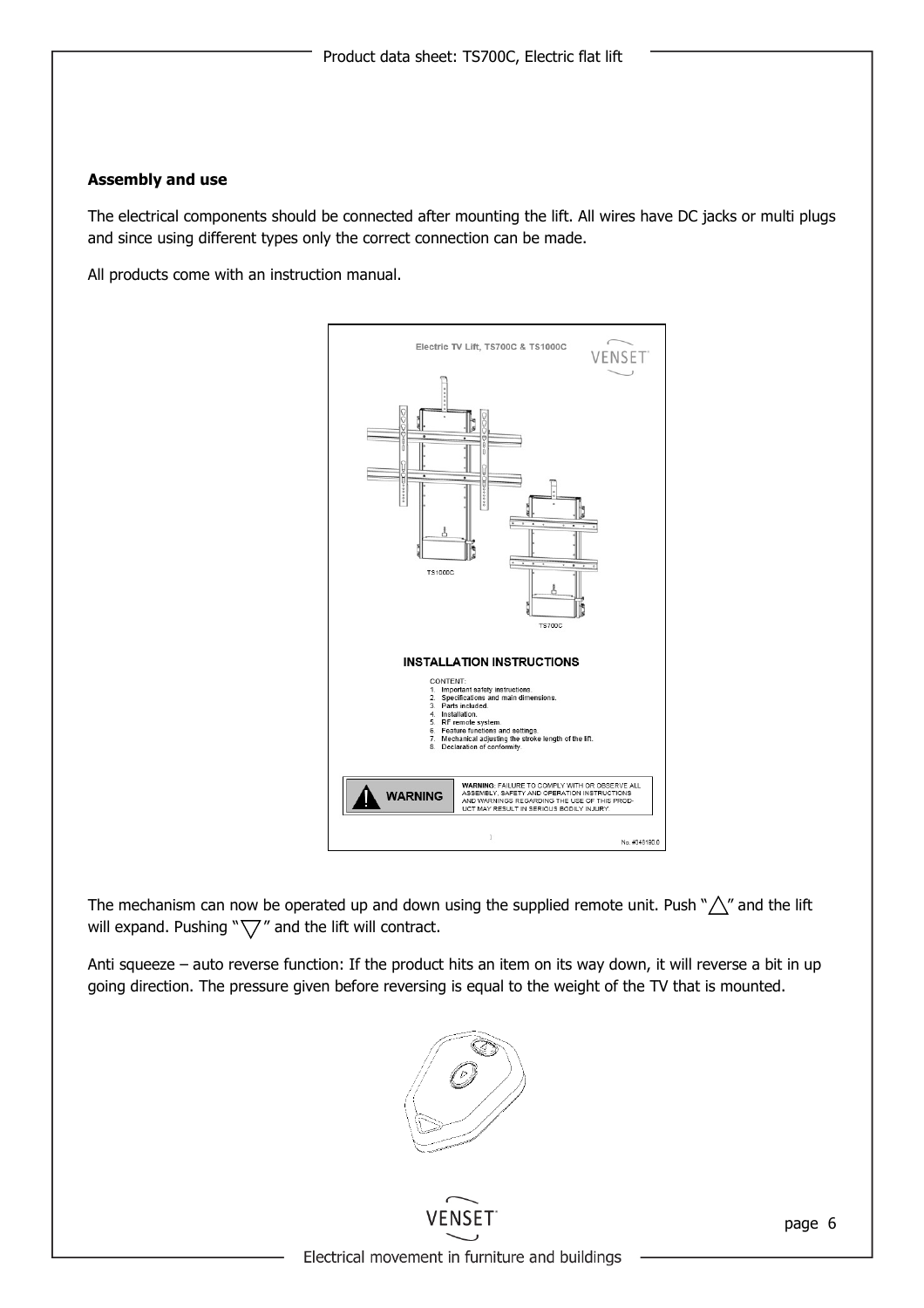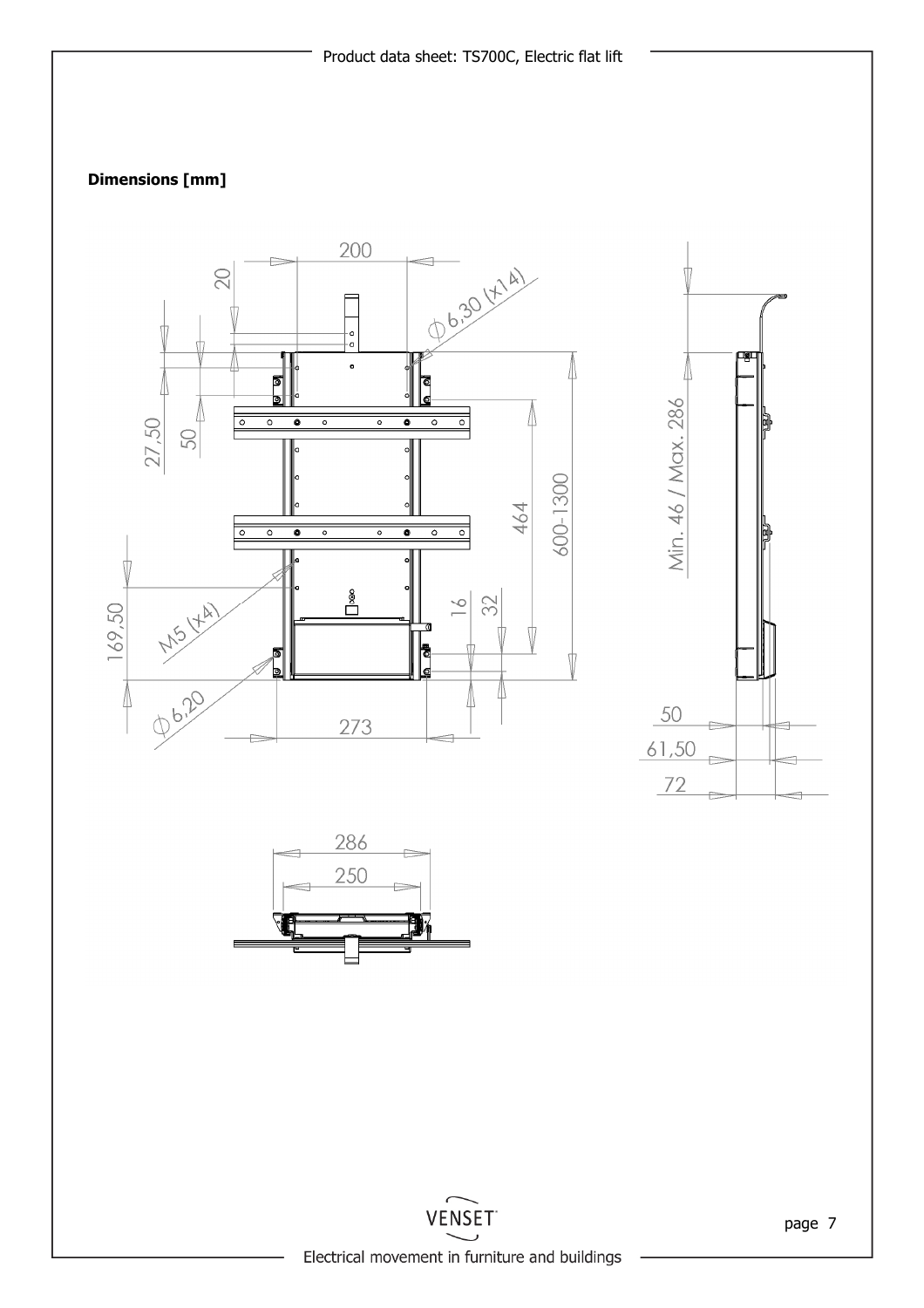# **Specifications**

### Mechanism

| Stroke              | 700mm                                                                                            |
|---------------------|--------------------------------------------------------------------------------------------------|
| Max. working loads: | 65 kg (by standard installation)<br>29 kg (when lift is mounted upside down)<br>100 kg peak load |
| Duty cycle:         | 10% by 50% of working load or max 2 min. continuously                                            |
| Speed               | 28 mm/sec (unloaded)                                                                             |
| <b>VESA</b>         | $400x400 - 400x300 - 400x200 - 400x100$                                                          |
|                     | 300x300                                                                                          |
|                     | 200x200 - 200x100                                                                                |
|                     | 100X100                                                                                          |

# Component

| Metal sheet parts:  | St 37-2                                                     |
|---------------------|-------------------------------------------------------------|
| Gear parts:         | St 70-2                                                     |
| Gear motor:         | VENSET brand motor no. 116490                               |
| Power supply:       | 80 W AC Power Transformer                                   |
|                     | Standby $< 0.15$ Watt                                       |
| Plastic components: | PEHD, PA6, POM                                              |
| Surface treatment   | Visible metal parts powder coated in black colour, RAL 9004 |
|                     | Non visible metal parts are surface treated                 |
|                     | (e.g. zinc plated)                                          |
| Operating system:   | Rocker switch or RF remote system                           |
| Remote system       | RF signal operated (Radio frequency $-$ 433,92Hz)           |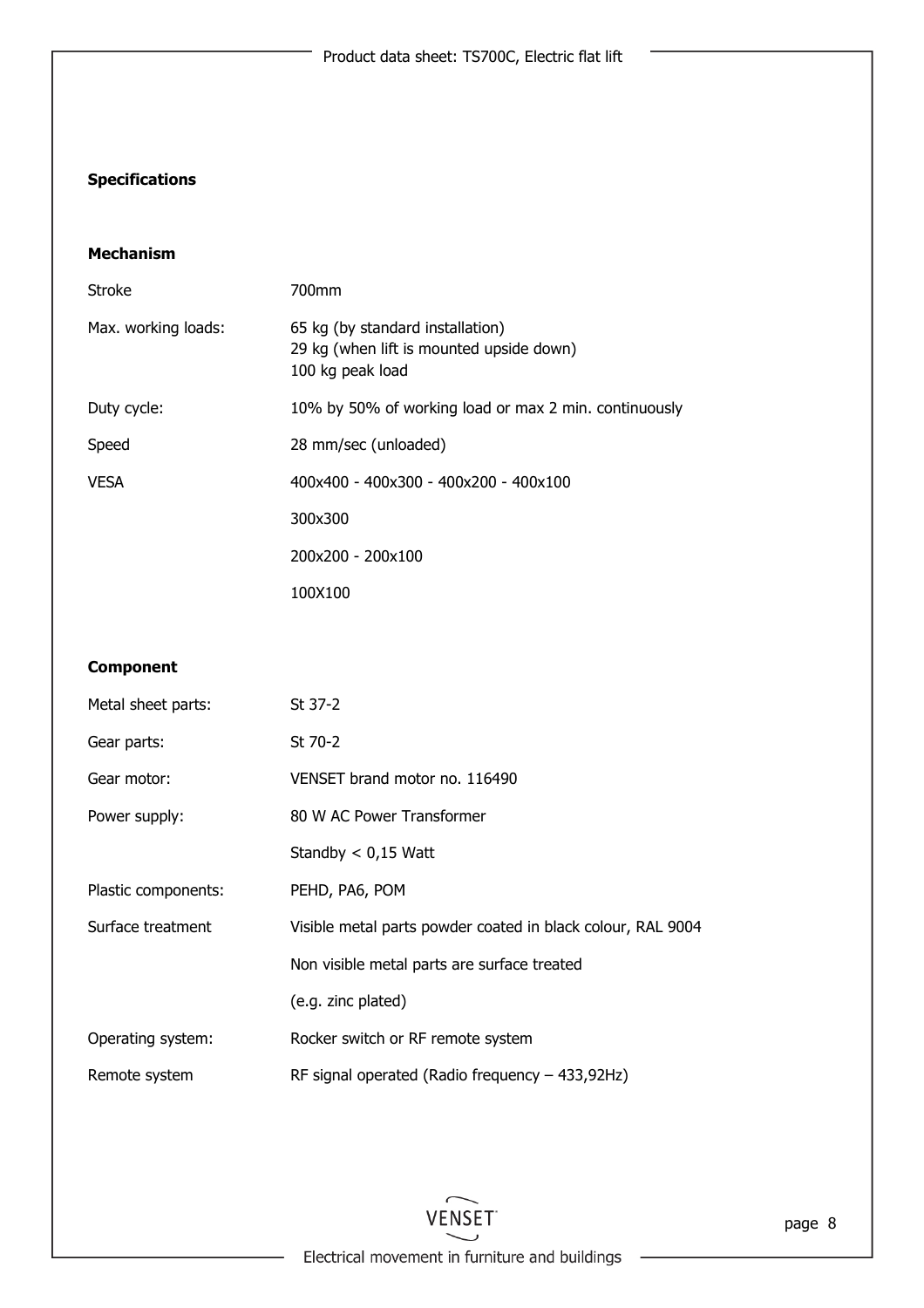

VENSET AIS

VENSET AS<br>Nygade 63 · DK-6900 Skjem<br>Nygade 63 · DK-6902 · 445 9735 VENSET APS<br>Nygade 63 · DK-6900 Skjem<br>Nygade 63 · DK-6900 Skjem<br>Tel: +45 9735 4611 · Fax: +45 9735



Electrical movement in furniture and buildings